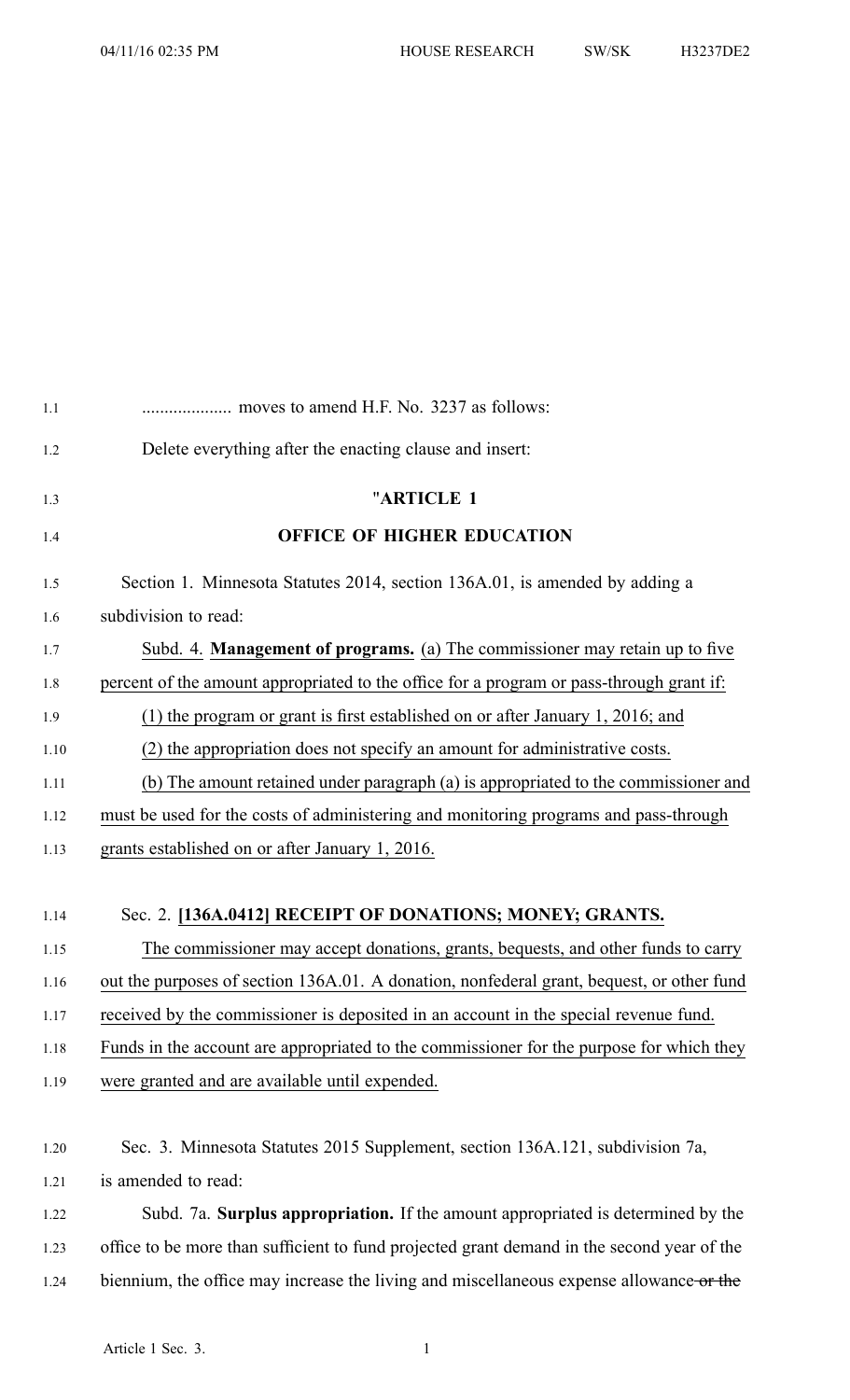| 2.1  | tuition and fee maximums in the second year of the biennium by up to an amount that          |
|------|----------------------------------------------------------------------------------------------|
| 2.2  | retains sufficient appropriations to fund the projected grant demand. The adjustment may     |
| 2.3  | be made one or more times. In making the determination that there are more than sufficient   |
| 2.4  | funds, the office shall balance the need for sufficient resources to meet the projected      |
| 2.5  | demand for grants with the goal of fully allocating the appropriation for state grants. An   |
| 2.6  | increase in the living and miscellaneous expense allowance under this subdivision does       |
| 2.7  | not carry forward into a subsequent biennium.                                                |
|      |                                                                                              |
| 2.8  | Sec. 4. Minnesota Statutes 2015 Supplement, section 136A.125, subdivision 2, is              |
| 2.9  | amended to read:                                                                             |
| 2.10 | Subd. 2. Eligible students. (a) An applicant is eligible for a child care grant if           |
| 2.11 | the applicant:                                                                               |
| 2.12 | (1) is a resident of the state of Minnesota or the applicant's spouse is a resident          |
| 2.13 | of the state of Minnesota;                                                                   |
| 2.14 | (2) has a child 12 years of age or younger, or 14 years of age or younger who is             |
| 2.15 | disabled as defined in section 125A.02, and who is receiving or will receive care on a       |
| 2.16 | regular basis from a licensed or legal, nonlicensed caregiver;                               |
| 2.17 | (3) is income eligible as determined by the office's policies and rules, but is not a        |
| 2.18 | recipient of assistance from the Minnesota family investment program;                        |
| 2.19 | (4) either has not earned a baccalaureate degree and has been enrolled full time less        |
| 2.20 | than eight semesters or the equivalent, or has earned a baccalaureate degree and has been    |
| 2.21 | enrolled full time less than eight semesters or the equivalent in a graduate or professional |
| 2.22 | degree program;                                                                              |
| 2.23 | (5) is pursuing a nonsectarian program or course of study that applies to an                 |
| 2.24 | undergraduate, graduate, or professional degree, diploma, or certificate;                    |
| 2.25 | (6) is enrolled at least half time in an eligible institution; and                           |
| 2.26 | (7) is in good academic standing and making satisfactory academic progress.                  |
| 2.27 | (b) A student who withdraws from enrollment for active military service after                |
| 2.28 | December 31, 2002, because the student was ordered to active military service as defined     |
| 2.29 | in section 190.05, subdivision 5b or 5c, or for a major illness, while under the care of a   |
| 2.30 | medical professional, that substantially limits the student's ability to complete the term   |

- 2.31 is entitled to an additional semester or the equivalent of gran<sup>t</sup> eligibility and will be
- 2.32 considered to be in continuing enrollment status upon return.
- 2.33 Sec. 5. Minnesota Statutes 2015 Supplement, section 136A.1791, subdivision 4, 2.34 is amended to read: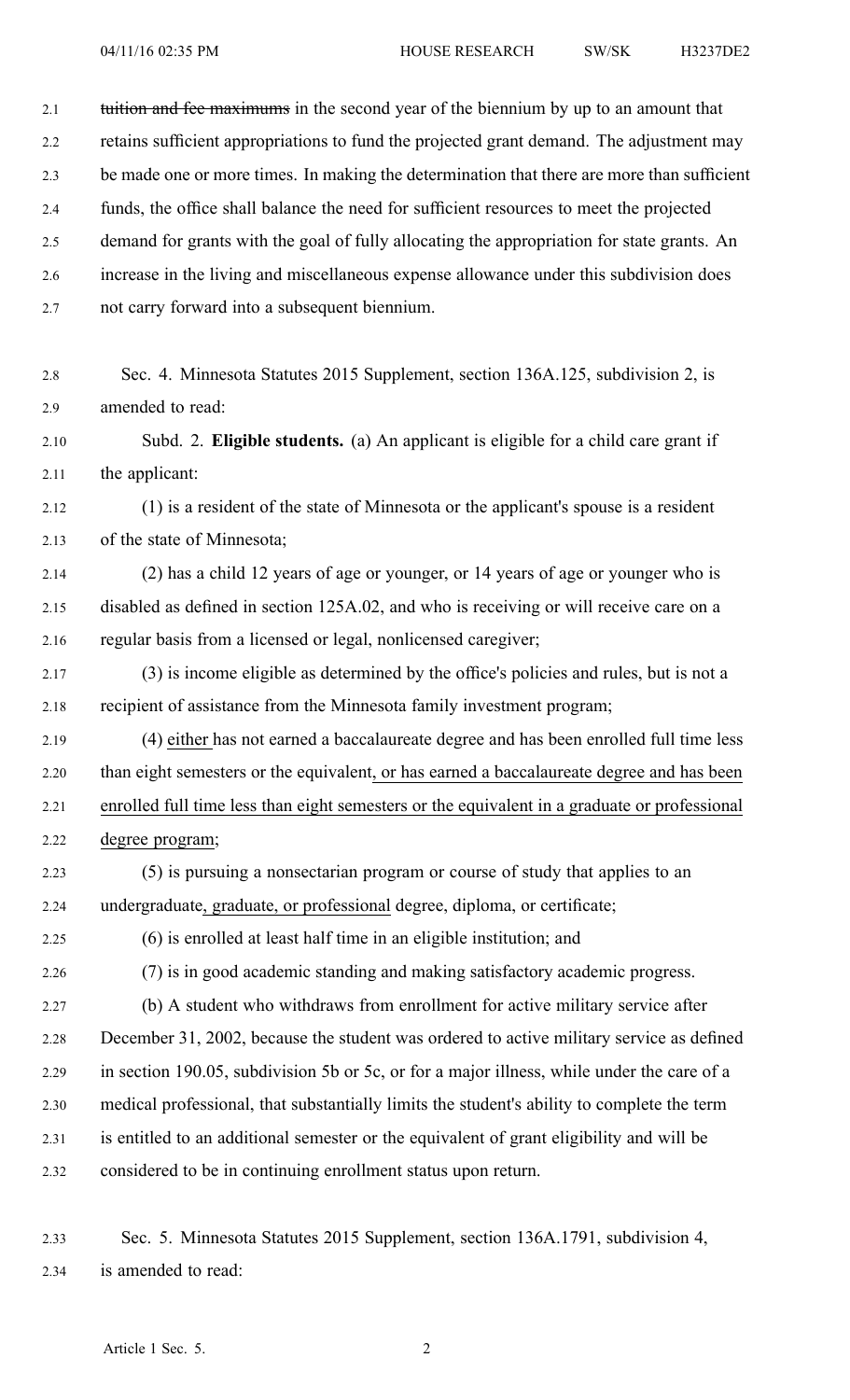- 3.1 Subd. 4. **Application for loan forgiveness.** Each applicant for loan forgiveness, 3.2 according to rules adopted by the commissioner, shall: 3.3 (1) apply for teacher shortage loan forgiveness and promptly submit any additional 3.4 information required by the commissioner; and 3.5 (2) annually reapply for up to five consecutive school years and submit information 3.6 the commissioner requires to determine the applicant's continued eligibility for loan 3.7 forgiveness; and 3.8  $(3)$  (2) submit to the commissioner a completed affidavit, prescribed by the 3.9 commissioner, affirming the teacher is teaching in: (i) a licensure field and in identified by 3.10 the commissioner as experiencing <sup>a</sup> teacher shortage; or (ii) an economic development 3.11 region identified by the commissioner as experiencing <sup>a</sup> teacher shortage. 3.12 Sec. 6. Minnesota Statutes 2015 Supplement, section 136A.1791, subdivision 5, 3.13 is amended to read: 3.14 Subd. 5. **Amount of loan forgiveness.** (a) To the extent funding is available, the 3.15 annual amount of teacher shortage loan forgiveness for an approved applicant shall not 3.16 exceed \$1,000 or the cumulative balance of the applicant's qualified educational loans, 3.17 including principal and interest, whichever amount is less. 3.18 (b) Recipients must secure their own qualified educational loans. Teachers who 3.19 graduate from an approved teacher preparation program or teachers who add <sup>a</sup> licensure 3.20 field, consistent with the teacher shortage requirements of this section, are eligible to 3.21 apply for the loan forgiveness program. 3.22 (c) No teacher shall receive more than five annual awards. 3.23 Sec. 7. Minnesota Statutes 2015 Supplement, section 136A.1791, subdivision 6, 3.24 is amended to read: 3.25 Subd. 6. **Disbursement.** (a) The commissioner must make annual disbursements
- 3.26 directly to the participant of the amount for which <sup>a</sup> participant is eligible, for each year 3.27 that <sup>a</sup> participant is eligible.
- 3.28 (b) Within 60 days of receipt of <sup>a</sup> the disbursement date, the participant must provide 3.29 the commissioner with verification that the full amount of loan repaymen<sup>t</sup> disbursement 3.30 has been applied toward the designated loans. A participant that previously received 3.31 funds under this section but has not provided the commissioner with such verification 3.32 is not eligible to receive additional funds.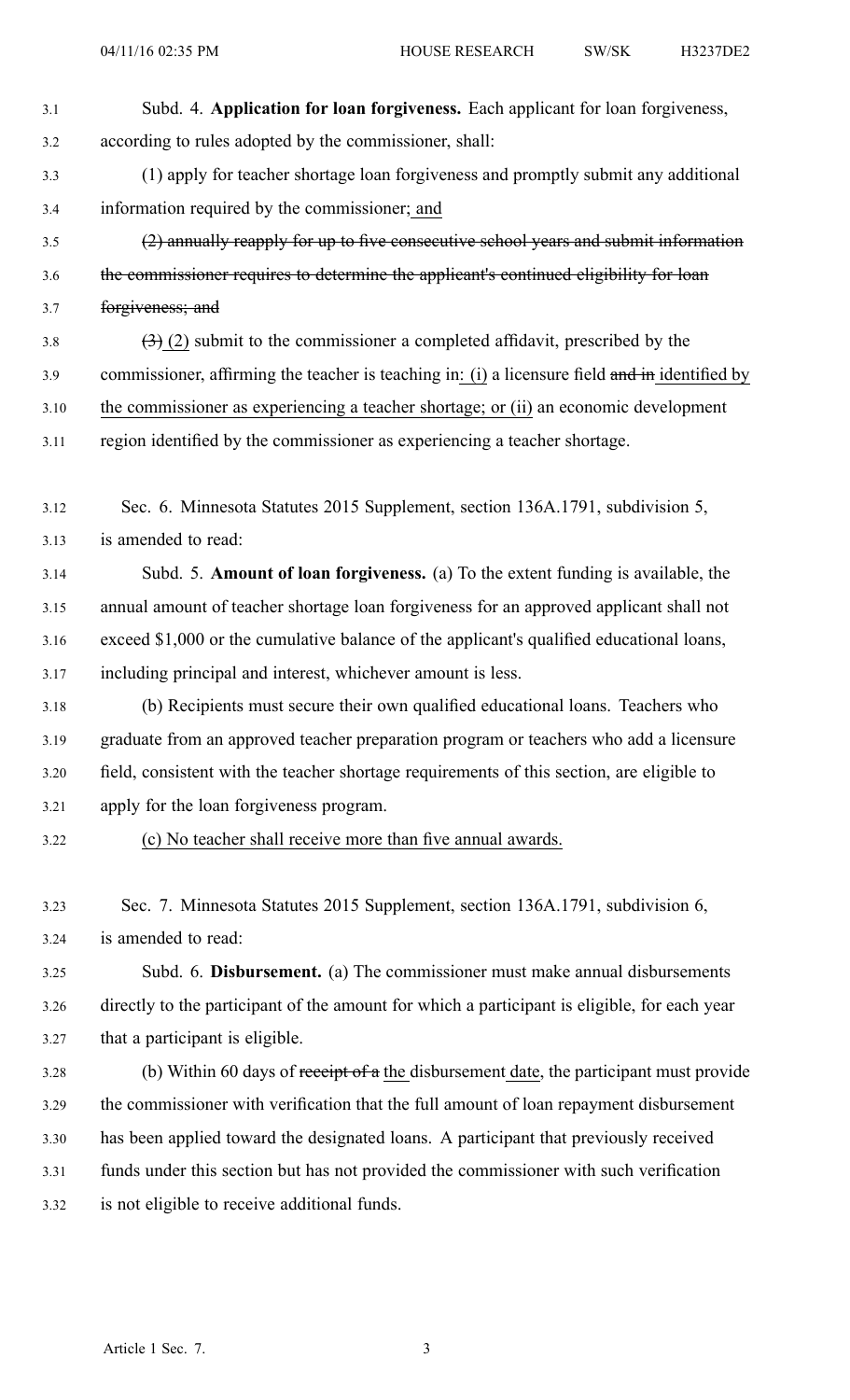| 4.1  | Sec. 8. [136A.1792] PROMOTION OF FEDERAL LOAN FORGIVENESS                                  |
|------|--------------------------------------------------------------------------------------------|
| 4.2  | PROGRAMS.                                                                                  |
| 4.3  | Subdivision 1. Definitions. (a) For the purposes of this section, the following terms      |
| 4.4  | have the meanings given.                                                                   |
| 4.5  | (b) "Federal loan forgiveness program" means a loan forgiveness program offered            |
| 4.6  | under Code of Federal Regulations, title 34, part 685.                                     |
| 4.7  | (c) "Public service loan forgiveness program" means the loan forgiveness program           |
| 4.8  | under Code of Federal Regulations, title 34, part 685, section 219.                        |
| 4.9  | (d) "Public service organization" means a public service organization under Code of        |
| 4.10 | Federal Regulations, title 34, part 685, section 219.                                      |
| 4.11 | Subd. 2. Promotion of federal loan forgiveness programs. (a) The commissioner              |
| 4.12 | must develop and distribute informational materials designed to increase awareness of      |
| 4.13 | federal loan forgiveness programs among Minnesota residents who are eligible for such      |
| 4.14 | programs. At a minimum, the commissioner must develop and distribute informational         |
| 4.15 | materials that public service organizations may use to promote awareness of the federal    |
| 4.16 | public service loan forgiveness program, including:                                        |
| 4.17 | (1) a one-page letter addressed to individuals who may be eligible for the public          |
| 4.18 | service loan forgiveness program that briefly summarizes the program, provides             |
| 4.19 | information on what an eligible individual must do in order to participate, and recommends |
| 4.20 | that they contact their student loan servicer or servicers for additional information;     |
| 4.21 | (2) a detailed fact sheet describing the public service loan forgiveness program; and      |
| 4.22 | (3) a document containing answers to frequently asked questions about the public           |
| 4.23 | service loan forgiveness program.                                                          |
| 4.24 | (b) In place of developing and publishing an informational document required under         |
| 4.25 | paragraph (a), the commissioner may distribute a document published by a federal agency    |
| 4.26 | that meets the requirements of paragraph (a).                                              |
| 4.27 | Subd. 3. Publication of informational materials. The commissioner must make                |
| 4.28 | the informational materials required under subdivision 2 available on the office's Web     |
| 4.29 | site and must verify each biennium that the informational materials contain current        |
| 4.30 | information. The commissioner must update and correct any informational materials that     |
| 4.31 | the commissioner finds to be inaccurate or outdated.                                       |
|      |                                                                                            |
|      |                                                                                            |

## 4.32 Sec. 9. **[181.987] DISCLOSURE OF ELIGIBILITY FOR STUDENT LOAN** 4.33 **FORGIVENESS.**

## 4.34 Subdivision 1. **Definitions.** (a) For the purposes of this section, the following terms 4.35 have the meanings given.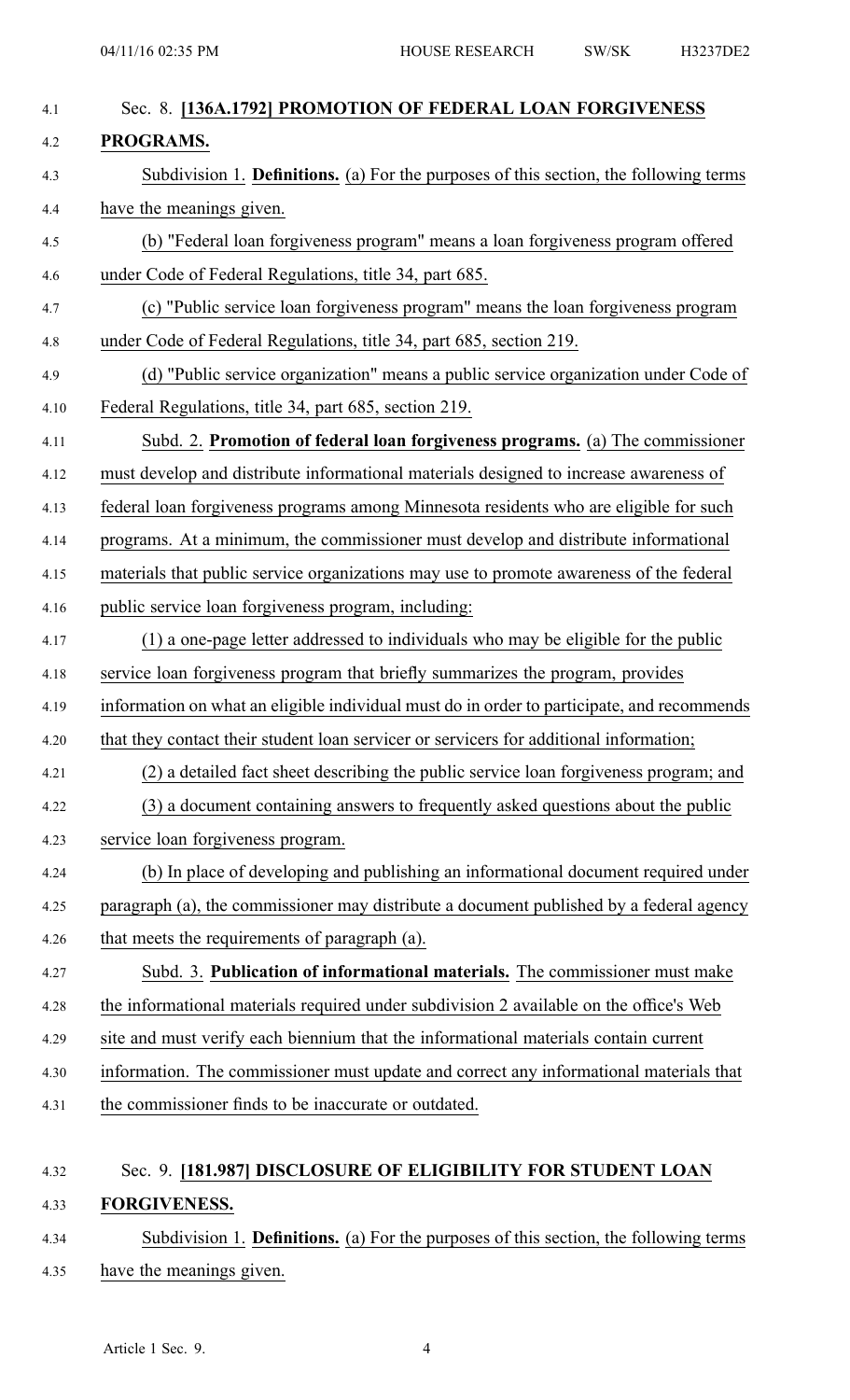| 5.1  | (b) "Employer" means an organization, agency, or entity that is a public service           |
|------|--------------------------------------------------------------------------------------------|
| 5.2  | organization under Code of Federal Regulations, title 34, part 685, section 219, provided  |
| 5.3  | that the following are not employers:                                                      |
| 5.4  | (1) a federal or tribal government organization, agency, or entity; and                    |
| 5.5  | (2) a tribal college or university.                                                        |
| 5.6  | (c) "Employment certification form" means the form used by the United States               |
| 5.7  | Department of Education to certify an individual's employment at a public service          |
| 5.8  | organization for the purposes of the federal public service loan forgiveness program.      |
| 5.9  | (d) "Federal public service loan forgiveness program" means the program offered            |
| 5.10 | under Code of Federal Regulations, title 34, part 685, section 219.                        |
| 5.11 | Subd. 2. Disclosure of eligibility for student loan forgiveness. (a) An employer           |
| 5.12 | must provide an employee with information about the employee's potential eligibility       |
| 5.13 | for the federal public service loan forgiveness program. An employer must annually         |
| 5.14 | provide to each employee in written or electronic form the one-page letter, fact sheet,    |
| 5.15 | and frequently asked questions required under section 136A.1792, subdivision 2. An         |
| 5.16 | employer must provide a newly hired employee with that information within two weeks of     |
| 5.17 | the employee's first day of employment.                                                    |
| 5.18 | (b) At an employee's request, an employer must provide the employee with a copy            |
| 5.19 | of the employment certification form.                                                      |
| 5.20 | <b>EFFECTIVE DATE.</b> This section is effective January 1, 2017. An employer must         |
| 5.21 | provide information to current employees, as required by subdivision 2, by January 15,     |
| 5.22 | 2017.                                                                                      |
|      |                                                                                            |
| 5.23 | Sec. 10. Laws 2015, chapter 69, article 3, section 20, subdivision 15, is amended to read: |
| 5.24 | Subd. 15. Reporting. (a) A college must report to the commissioner the following           |
| 5.25 | information:                                                                               |
| 5.26 | (1) the number of grantees and their race, gender, and ethnicity;                          |
| 5.27 | (2) grantee persistence and completion;                                                    |
| 5.28 | (3) employment outcomes; and                                                               |
| 5.29 | (4) other information requested by the commissioner.                                       |
| 5.30 | (b) The commissioner shall report annually by January 15, 2017, and January 15,            |
| 5.31 | 2018, to the chairs and ranking minority members of the legislative committees with        |
| 5.32 | jurisdiction over higher education finance by college and in aggregate on the information  |
| 5.33 |                                                                                            |
|      | submitted to the commissioner under paragraph (a). The commissioner may include in the     |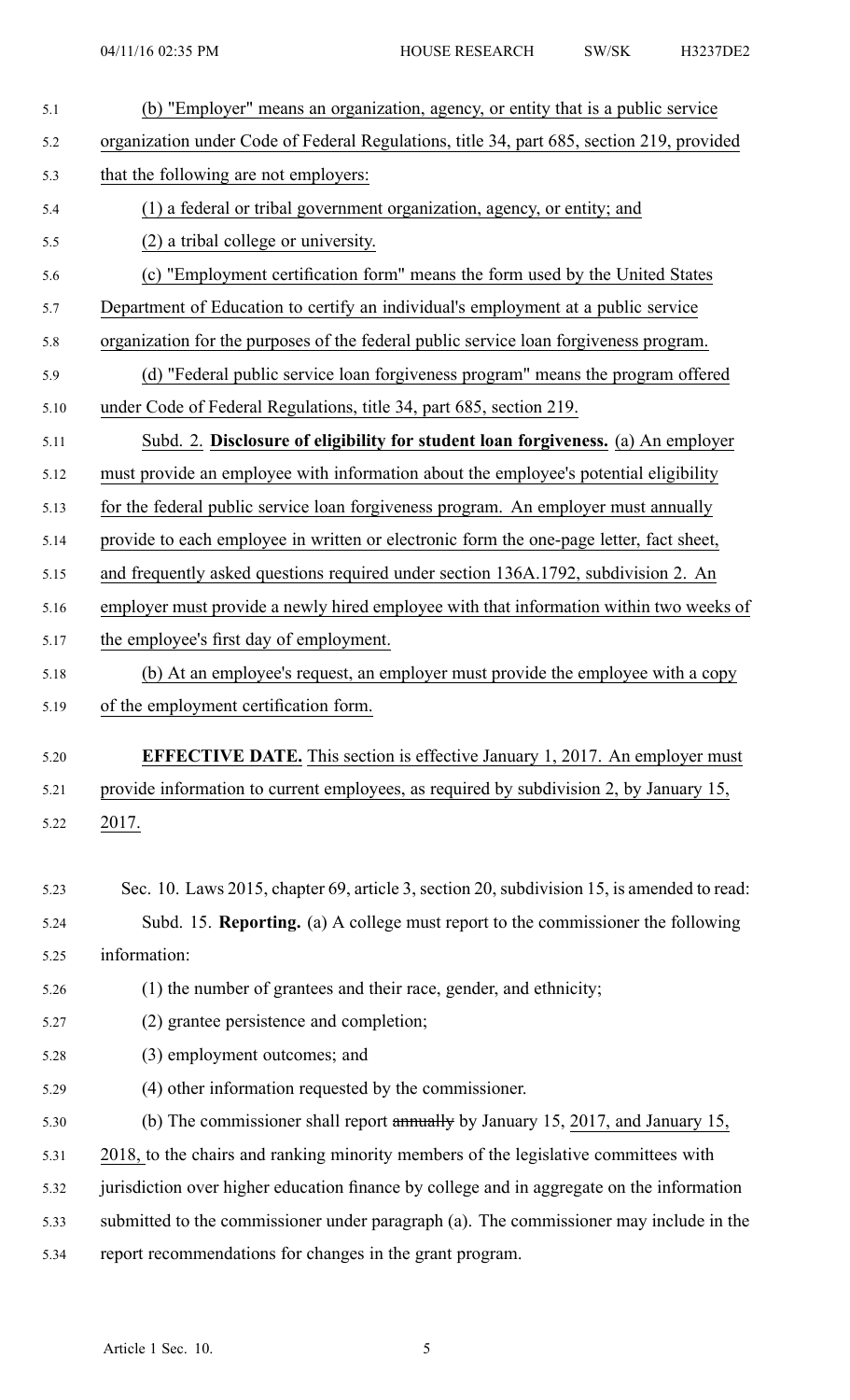#### 6.1 **ARTICLE 2**

### 6.2 **HIGH SCHOOL TESTING; COLLEGE READINESS AND REMEDIATION**

6.3 Section 1. Minnesota Statutes 2015 Supplement, section 120B.30, subdivision 1, is 6.4 amended to read:

6.5 Subdivision 1. **Statewide testing.** (a) The commissioner, with advice from experts 6.6 with appropriate technical qualifications and experience and stakeholders, consistent with 6.7 subdivision 1a, shall include in the comprehensive assessment system, for each grade 6.8 level to be tested, state-constructed tests developed as computer-adaptive reading and 6.9 mathematics assessments for students that are aligned with the state's required academic 6.10 standards under section 120B.021, include multiple choice questions, and are administered 6.11 annually to all students in grades 3 through 8. State-developed high school tests aligned 6.12 with the state's required academic standards under section 120B.021 and administered 6.13 to all high school students in <sup>a</sup> subject other than writing must include multiple choice 6.14 questions. The commissioner shall establish one or more months during which schools 6.15 shall administer the tests to students each school year.

6.16 (1) Students enrolled in grade 8 through the 2009-2010 school year are eligible 6.17 to be assessed under (i) the graduation-required assessment for diploma in reading, 6.18 mathematics, or writing under Minnesota Statutes 2012, section 120B.30, subdivision 1, 6.19 paragraphs (c), clauses (1) and (2), and (d), (ii) the WorkKeys job skills assessment, (iii) 6.20 the Compass college placement test, (iv) the ACT assessment for college admission, (v) <sup>a</sup> 6.21 nationally recognized armed services vocational aptitude test.

6.22 (2) Students enrolled in grade 8 in the 2010-2011 or 2011-2012 school year are 6.23 eligible to be assessed under (i) the graduation-required assessment for diploma in reading, 6.24 mathematics, or writing under Minnesota Statutes 2012, section 120B.30, subdivision 6.25 1, paragraph (c), clauses (1) and (2), (ii) the WorkKeys job skills assessment, (iii) the 6.26 Compass college placement test, (iv) the ACT assessment for college admission, (v) <sup>a</sup> 6.27 nationally recognized armed services vocational aptitude test.

- 6.28 (3) For students under clause (1) or (2), <sup>a</sup> school district may substitute <sup>a</sup> score from 6.29 an alternative, equivalent assessment to satisfy the requirements of this paragraph.
- 6.30 (b) The state assessment system must be aligned to the most recent revision of 6.31 academic standards as described in section 120B.023 in the following manner:

6.32 (1) mathematics;

6.33 (i) grades 3 through 8 beginning in the 2010-2011 school year; and

- 6.34 (ii) high school level beginning in the 2013-2014 school year;
- 6.35 (2) science; grades 5 and 8 and at the high school level beginning in the 2011-2012 6.36 school year; and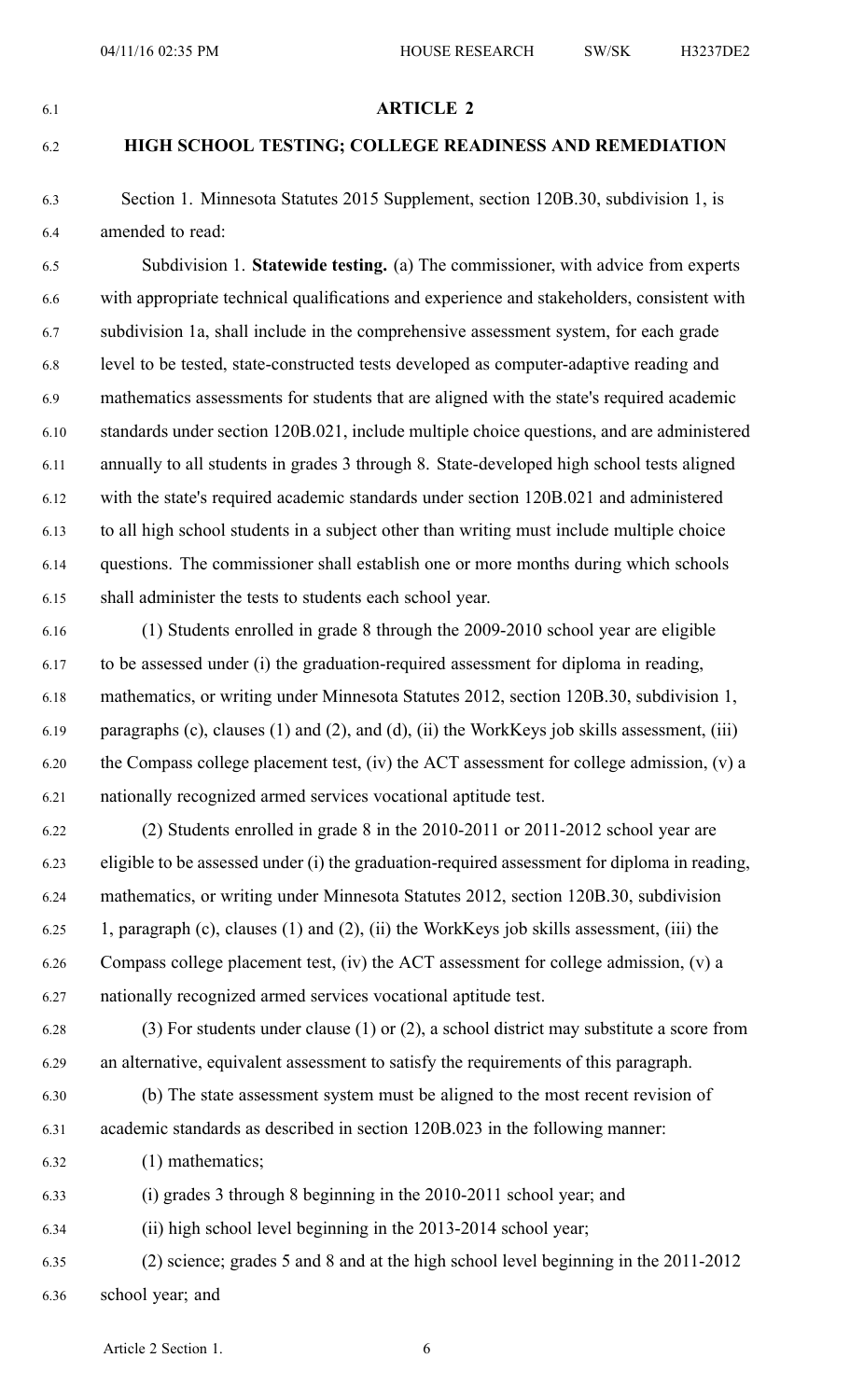- 7.1 (3) language arts and reading; grades 3 through 8 and high school level beginning in 7.2 the 2012-2013 school year.
- 7.3 (c) For students enrolled in grade 8 in the 2012-2013 school year and later, students' 7.4 state graduation requirements, based on <sup>a</sup> longitudinal, systematic approach to student 7.5 education and career planning, assessment, instructional support, and evaluation, include 7.6 the following:
- 7.7 (1) an opportunity to participate on <sup>a</sup> nationally normed college entrance exam, 7.8 in grade 11 or grade 12;
- 7.9 (2) achievement and career and college readiness in mathematics, reading, and 7.10 writing, consistent with paragraph  $\overrightarrow{H}$  (k) and to the extent available, to monitor students' 7.11 continuous development of and growth in requisite knowledge and skills; analyze 7.12 students' progress and performance levels, identifying students' academic strengths and 7.13 diagnosing areas where students require curriculum or instructional adjustments, targeted 7.14 interventions, or remediation; and, based on analysis of students' progress and performance 7.15 data, determine students' learning and instructional needs and the instructional tools and 7.16 best practices that suppor<sup>t</sup> academic rigor for the student; and
- 7.17 (3) consistent with this paragraph and section 120B.125, age-appropriate exploration 7.18 and planning activities and career assessments to encourage students to identify personally 7.19 relevant career interests and aptitudes and help students and their families develop <sup>a</sup> 7.20 regularly reexamined transition plan for postsecondary education or employment without 7.21 need for postsecondary remediation.
- 7.22 Based on appropriate state guidelines, students with an individualized education program 7.23 may satisfy state graduation requirements by achieving an individual score on the 7.24 state-identified alternative assessments.
- 7.25 (d) Expectations of schools, districts, and the state for career or college readiness 7.26 under this subdivision must be comparable in rigor, clarity of purpose, and rates of 7.27 student completion.
- 7.28 (e) The chancellor of the Minnesota State Colleges and Universities, in consultation 7.29 with the commissioner, must identify scores on the Minnesota comprehensive assessments 7.30 for high school math and reading, and for writing when available, indicating when students 7.31 are prepared to successfully complete credit-bearing coursework at <sup>a</sup> two-year or four-year 7.32 college or university or other credit-bearing postsecondary program, consistent with
- 7.33 paragraph (q). These scores are intended to be used as guidelines to help inform families,
- 7.34 students, and teachers about student preparation. A student under paragraph (c), clause (2),
- 7.35 must receive targeted, relevant, academically rigorous, and resourced instruction, which
- 7.36 may include <sup>a</sup> targeted instruction and intervention plan focused on improving the student's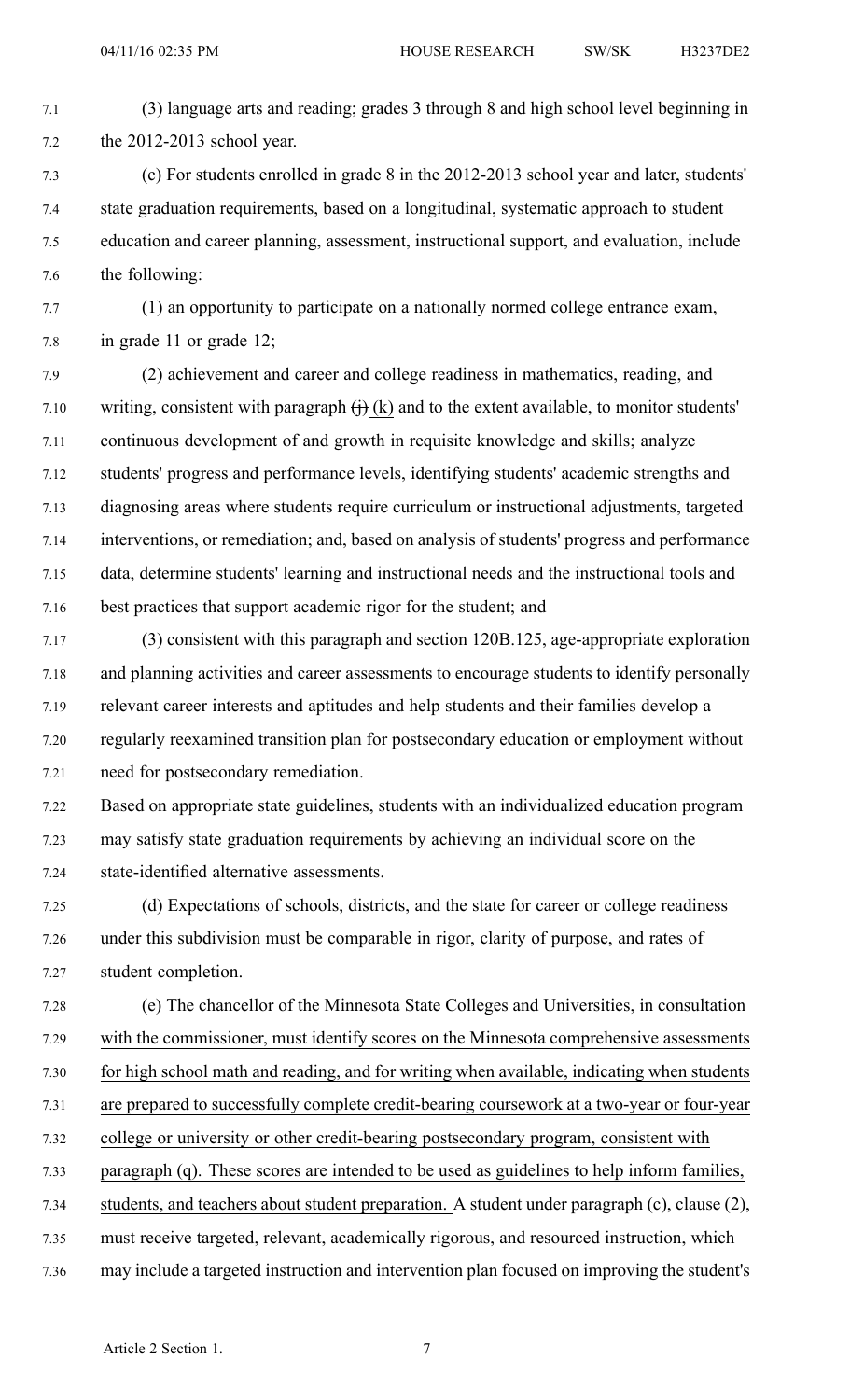8.1 knowledge and skills in core subjects so that the student has <sup>a</sup> reasonable chance to succeed 8.2 in <sup>a</sup> career or college without need for postsecondary remediation. Consistent with sections 8.3 120B.13, 124D.09, 124D.091, 124D.49, and related sections, an enrolling school or district 8.4 must actively encourage <sup>a</sup> student in grade 11 or 12 who is identified as academically 8.5 ready for <sup>a</sup> career or college to participate in courses and programs awarding college credit 8.6 to high school students. Students are not required to achieve <sup>a</sup> specified score or level of 8.7 proficiency on an assessment under this subdivision to graduate from high school.

8.8  $\left(\text{e}\right)$  (f) Though not a high school graduation requirement, students are encouraged to 8.9 participate in <sup>a</sup> nationally recognized college entrance exam. With funding provided by 8.10 the state, <sup>a</sup> district must pay the cost, one time, for an interested student in grade 11 or 12 8.11 to take <sup>a</sup> nationally recognized college entrance exam before graduating. A student must 8.12 be able to take the exam under this paragraph at the student's high school during the school 8.13 day and at any one of the multiple exam administrations available to students in the district.

8.14  $(f)$  (g) The commissioner and the chancellor of the Minnesota State Colleges 8.15 and Universities must collaborate in aligning instruction and assessments for adult 8.16 basic education students and English learners to provide the students with diagnostic 8.17 information about any targeted interventions, accommodations, modifications, and 8.18 supports they need so that assessments and other performance measures are accessible 8.19 to them and they may seek postsecondary education or employment without need for 8.20 postsecondary remediation. When administering formative or summative assessments 8.21 used to measure the academic progress, including the oral academic development, of 8.22 English learners and inform their instruction, schools must ensure that the assessments are 8.23 accessible to the students and students have the modifications and supports they need to 8.24 sufficiently understand the assessments.

8.25  $(g)$  (h) Districts and schools, on an annual basis, must use career exploration 8.26 elements to help students, beginning no later than grade 9, and their families explore and 8.27 plan for postsecondary education or careers based on the students' interests, aptitudes, and 8.28 aspirations. Districts and schools must use timely regional labor market information and 8.29 partnerships, among other resources, to help students and their families successfully 8.30 develop, pursue, review, and revise an individualized plan for postsecondary education or <sup>a</sup> 8.31 career. This process must help increase students' engagemen<sup>t</sup> in and connection to school, 8.32 improve students' knowledge and skills, and deepen students' understanding of career 8.33 pathways as <sup>a</sup> sequence of academic and career courses that lead to an industry-recognized 8.34 credential, an associate's degree, or <sup>a</sup> bachelor's degree and are available to all students, 8.35 whatever their interests and career goals.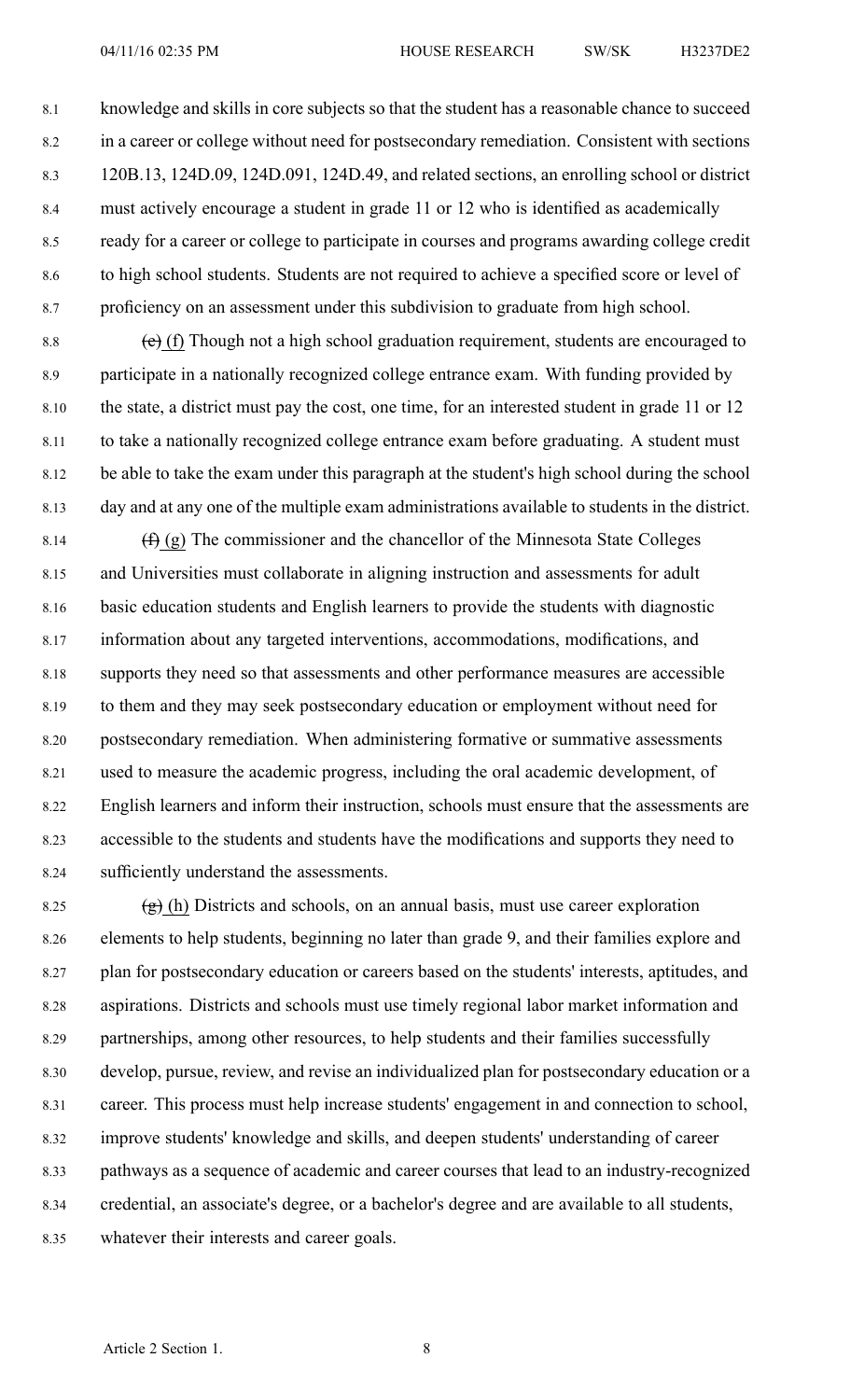- 9.1  $\left(\mathbf{h}\right)$  (i) A student who demonstrates attainment of required state academic standards, 9.2 which include career and college readiness benchmarks, on high school assessments 9.3 under subdivision 1a is academically ready for <sup>a</sup> career or college and is encouraged to 9.4 participate in courses awarding college credit to high school students. Such courses and 9.5 programs may include sequential courses of study within broad career areas and technical 9.6 skill assessments that extend beyond course grades.
- 9.7  $(i)$  (i) As appropriate, students through grade 12 must continue to participate in 9.8 targeted instruction, intervention, or remediation and be encouraged to participate in 9.9 courses awarding college credit to high school students.
- 9.10  $\qquad$   $\qquad$   $\qquad$   $\qquad$   $\qquad$   $\qquad$   $\qquad$  In developing, supporting, and improving students' academic readiness for a 9.11 career or college, schools, districts, and the state must have <sup>a</sup> continuum of empirically 9.12 derived, clearly defined benchmarks focused on students' attainment of knowledge and 9.13 skills so that students, their parents, and teachers know how well students must perform to 9.14 have <sup>a</sup> reasonable chance to succeed in <sup>a</sup> career or college without need for postsecondary 9.15 remediation. The commissioner, in consultation with local school officials and educators, 9.16 and Minnesota's public postsecondary institutions must ensure that the foundational 9.17 knowledge and skills for students' successful performance in postsecondary employment 9.18 or education and an articulated series of possible targeted interventions are clearly 9.19 identified and satisfy Minnesota's postsecondary admissions requirements.
- 9.20  $\left(\frac{1}{k}\right)$  (1) For students in grade 8 in the 2012-2013 school year and later, a school, 9.21 district, or charter school must record on the high school transcript <sup>a</sup> student's progress 9.22 toward career and college readiness, and for other students as soon as practicable.
- 9.23  $\text{(H)}$  (m) The school board granting students their diplomas may formally decide to 9.24 include <sup>a</sup> notation of high achievement on the high school diplomas of those graduating 9.25 seniors who, according to established school board criteria, demonstrate exemplary 9.26 academic achievement during high school.
- 9.27  $(m)$  (n) The 3rd through 8th grade computer-adaptive assessment results and 9.28 high school test results shall be available to districts for diagnostic purposes affecting 9.29 student learning and district instruction and curriculum, and for establishing educational 9.30 accountability. The commissioner must establish empirically derived benchmarks on 9.31 adaptive assessments in grades 3 through 8 that reveal <sup>a</sup> trajectory toward career and 9.32 college readiness, consistent with paragraph (e). The commissioner must disseminate to 9.33 the public the computer-adaptive assessments and high school test results upon receiving 9.34 those results.
- 9.35  $(n)$  (o) The grades 3 through 8 computer-adaptive assessments and high school tests 9.36 must be aligned with state academic standards. The commissioner shall determine the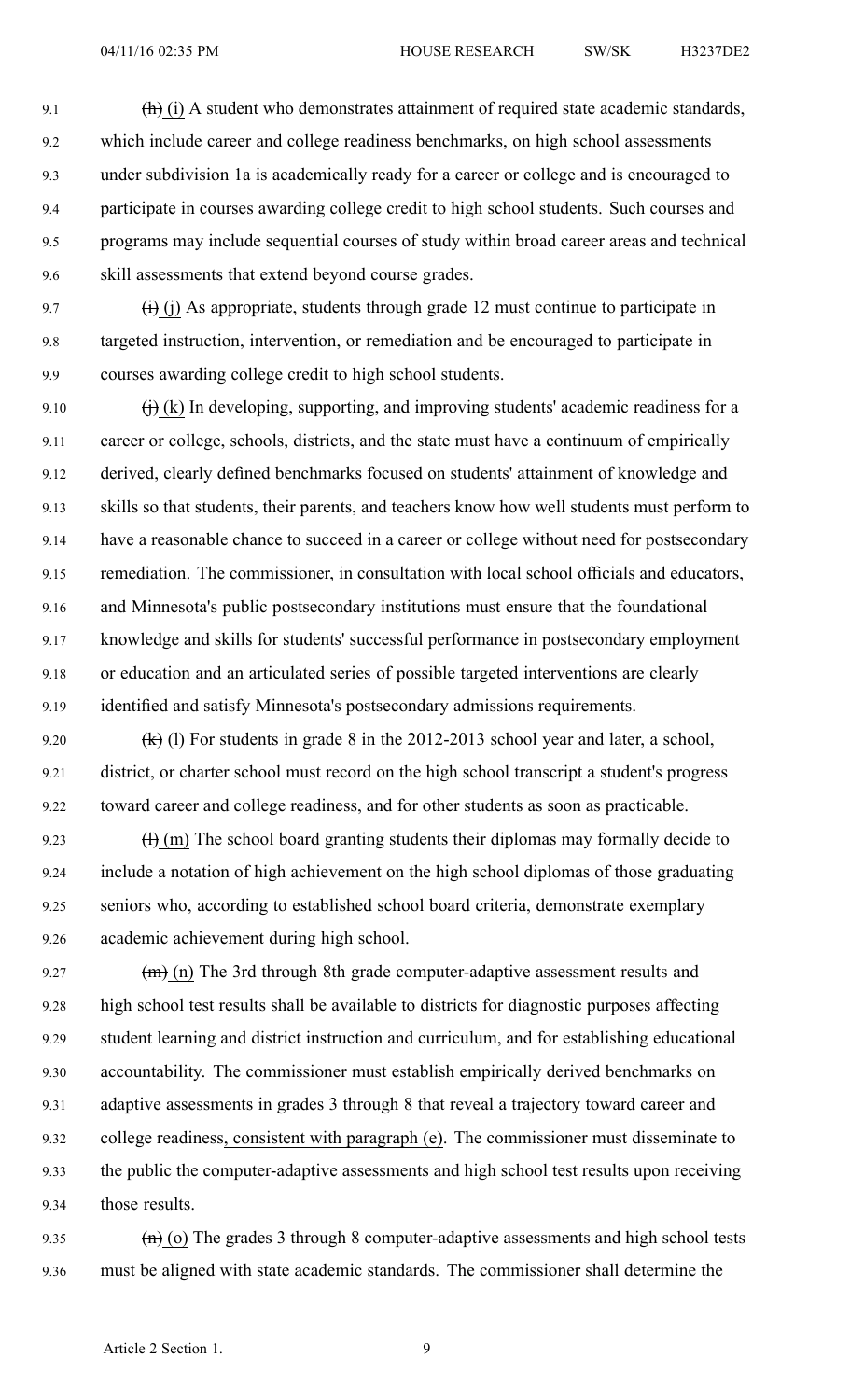10.1 testing process and the order of administration. The statewide results shall be aggregated 10.2 at the site and district level, consistent with subdivision 1a.

10.3 (o) (p) The commissioner shall include the following components in the statewide 10.4 public reporting system:

10.5 (1) uniform statewide computer-adaptive assessments of all students in grades 3 10.6 through 8 and testing at the high school levels that provides appropriate, technically sound 10.7 accommodations or alternate assessments;

10.8 (2) educational indicators that can be aggregated and compared across school 10.9 districts and across time on <sup>a</sup> statewide basis, including average daily attendance, high 10.10 school graduation rates, and high school drop-out rates by age and grade level;

10.11 (3) state results on the American College Test; and

10.12 (4) state results from participation in the National Assessment of Educational 10.13 Progress so that the state can benchmark its performance against the nation and other 10.14 states, and, where possible, against other countries, and contribute to the national effort 10.15 to monitor achievement.

10.16  $(p)$  (q) For purposes of statewide accountability, "career and college ready" means a 10.17 high school graduate has the knowledge, skills, and competencies to successfully pursue <sup>a</sup> 10.18 career pathway, including postsecondary credit leading to <sup>a</sup> degree, diploma, certificate, or 10.19 industry-recognized credential and employment. Students who are career and college ready 10.20 are able to successfully complete credit-bearing coursework at <sup>a</sup> two- or four-year college 10.21 or university or other credit-bearing postsecondary program without need for remediation.

10.22  $\left(\theta\right)$  (r) For purposes of statewide accountability, "cultural competence," "cultural 10.23 competency," or "culturally competent" means the ability and will to interact effectively 10.24 with people of different cultures, native languages, and socioeconomic backgrounds.

10.25 **EFFECTIVE DATE.** This section is effective for the 2016-2017 school year and 10.26 later.

## 10.27 Sec. 2. **[136F.3025] MCA COLLEGE-READY SCORE.**

10.28 A state college or university may not require an individual to take <sup>a</sup> remedial, 10.29 noncredit course in <sup>a</sup> subject area if the individual has received <sup>a</sup> college-ready MCA

10.30 score in that subject area, consistent with section 120B.30, subdivision 1, paragraph (e).

# 10.31 **EFFECTIVE DATE.** This section is effective for the 2018-2019 school year and 10.32 later.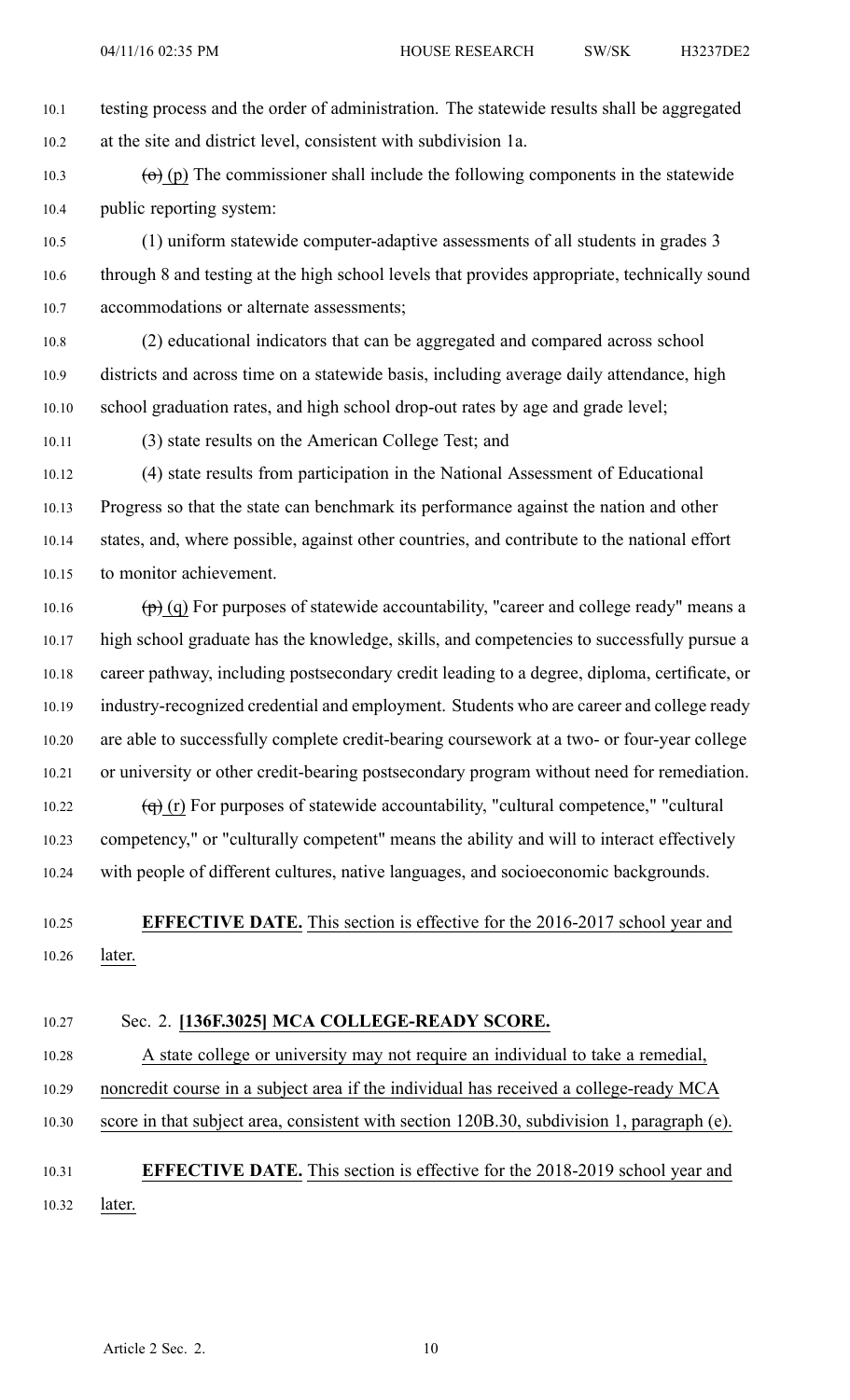| 11.1  | <b>ARTICLE 3</b>                                                                                   |
|-------|----------------------------------------------------------------------------------------------------|
| 11.2  | MNSCU PILOT PROGRAM; STUDENTS WITH DISABILITIES                                                    |
| 11.3  | Section 1. Minnesota Statutes 2014, section 136A.101, subdivision 10, is amended to                |
| 11.4  | read:                                                                                              |
| 11.5  | Subd. 10. Satisfactory academic progress. "Satisfactory academic progress"                         |
| 11.6  | means satisfactory academic progress as defined under Code of Federal Regulations, title           |
| 11.7  | 34, sections $668.16(e)$ , $668.32(f)$ , and $668.34$ , except that a student with an intellectual |
| 11.8  | disability as defined in Code of Federal Regulations, title 34, section 668.231, enrolled          |
| 11.9  | in an approved comprehensive transition and postsecondary program under that section               |
| 11.10 | is subject to the institution's published satisfactory academic process standards for that         |
| 11.11 | program as approved by the Office of Higher Education.                                             |
| 11.12 | Sec. 2. MNSCU PROGRAM FOR STUDENTS WITH INTELLECTUAL AND                                           |
| 11.13 | DEVELOPMENTAL DISABILITIES; PLAN REQUIRED.                                                         |
| 11.14 | Subdivision 1. Development of plan required. The Board of Trustees of the                          |
| 11.15 | Minnesota State Colleges and Universities must develop a plan for offering an academic             |
| 11.16 | program for students with intellectual and developmental disabilities, consistent with the         |
| 11.17 | principles established in subdivisions 3 to 5.                                                     |
| 11.18 | Subd. 2. Advisory group. (a) In developing the plan required by this section,                      |
| 11.19 | the board shall incorporate the recommendations of an advisory group consisting of the             |
| 11.20 | following members:                                                                                 |
| 11.21 | (1) the chair of the Committee on Higher Education Policy and Finance in the house                 |
| 11.22 | of representatives;                                                                                |
| 11.23 | (2) the chair of the Committee on Higher Education and Workforce Development                       |
| 11.24 | in the senate;                                                                                     |
| 11.25 | (3) a member appointed by the Minnesota State Council on Disability;                               |
| 11.26 | (4) a member appointed by the Minnesota Governor's Council on Developmental                        |
| 11.27 | Disabilities;                                                                                      |
| 11.28 | (5) a member appointed by the board of directors of The Arc Minnesota;                             |
| 11.29 | (6) a member representing the University of Minnesota, appointed by the president                  |
| 11.30 | of the university; and                                                                             |
| 11.31 | (7) a member representing private colleges and universities, appointed by the                      |
| 11.32 | Minnesota Private College Council.                                                                 |
| 11.33 | (b) The chair of the Committee on Higher Education Policy and Finance in the house                 |
| 11.34 | of representatives and the chair of the Committee on Higher Education and Workforce                |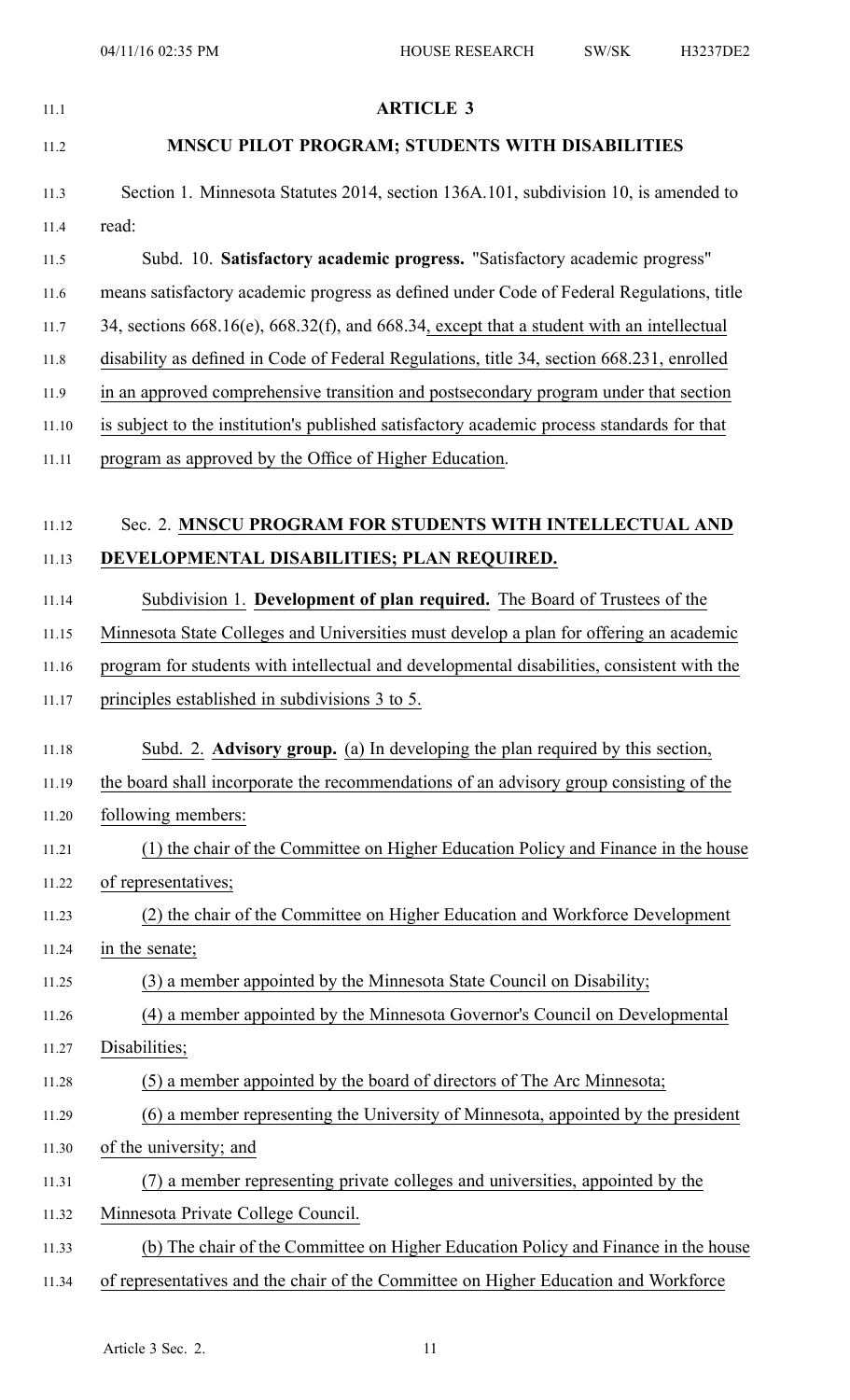12.1 Development in the senate shall serve as cochairs of the advisory group, and must convene 12.2 its first meeting no later than June 30, 2016. Legislative staff shall provide administrative 12.3 suppor<sup>t</sup> to the advisory group, as needed. Representatives of the Minnesota State Colleges 12.4 and Universities system must be presen<sup>t</sup> at all meetings of the advisory group, and must 12.5 assist in facilitating the group's work. 12.6 (c) In addition to receiving input from the advisory group, the board may also 12.7 consult with administrators of similar programs at other postsecondary institutions who 12.8 are not represented on the advisory group. 12.9 Subd. 3. **Program locations.** The plan developed must assume the program will be 12.10 offered at up to four college or university campuses chosen based on (1) their ability to 12.11 offer <sup>a</sup> robust program using existing facilities and resources and (2) <sup>a</sup> goal to provide the 12.12 program in diverse geographic regions of the state. 12.13 Subd. 4. **Enrollment and admission.** The plan developed must assume an 12.14 enrollment goal for each campus' program of at least ten incoming students per academic 12.15 year. The plan may allow for students to be admitted based on an application process 12.16 that includes an in-person interview; an independent assessment of an applicant's 12.17 interest, motivation, and likelihood of success in the program; and any other eligibility 12.18 requirements established by the board. Upon successful completion, <sup>a</sup> student must be 12.19 awarded <sup>a</sup> certificate, diploma, or other appropriate academic credential. 12.20 Subd. 5. **Curriculum and activities.** (a) The plan developed must assume <sup>a</sup> 12.21 program that provides an inclusive, two-year full-time residential college experience 12.22 for students with intellectual and developmental disabilities. The required curriculum 12.23 must include core courses that develop life skills, financial literacy, and the ability to 12.24 live independently; rigorous academic work in <sup>a</sup> student's chosen field of study; and an 12.25 internship, apprenticeship, or other skills-based experience to prepare for meaningful 12.26 employment upon completion of the program. 12.27 (b) In addition to academic requirements, the plan developed must allow 12.28 participating students the opportunity to engage fully in campus life. Program activities 12.29 must include but are not limited to (1) the establishment of on-campus mentoring and 12.30 peer suppor<sup>t</sup> communities and (2) opportunities for personal growth through leadership 12.31 development and other community engagemen<sup>t</sup> activities. 12.32 (c) A participating campus may tailor its program curriculum and activities to 12.33 highlight academic programs, student and community life experiences, and employment 12.34 opportunities unique to that campus or the region of the state where the campus is located.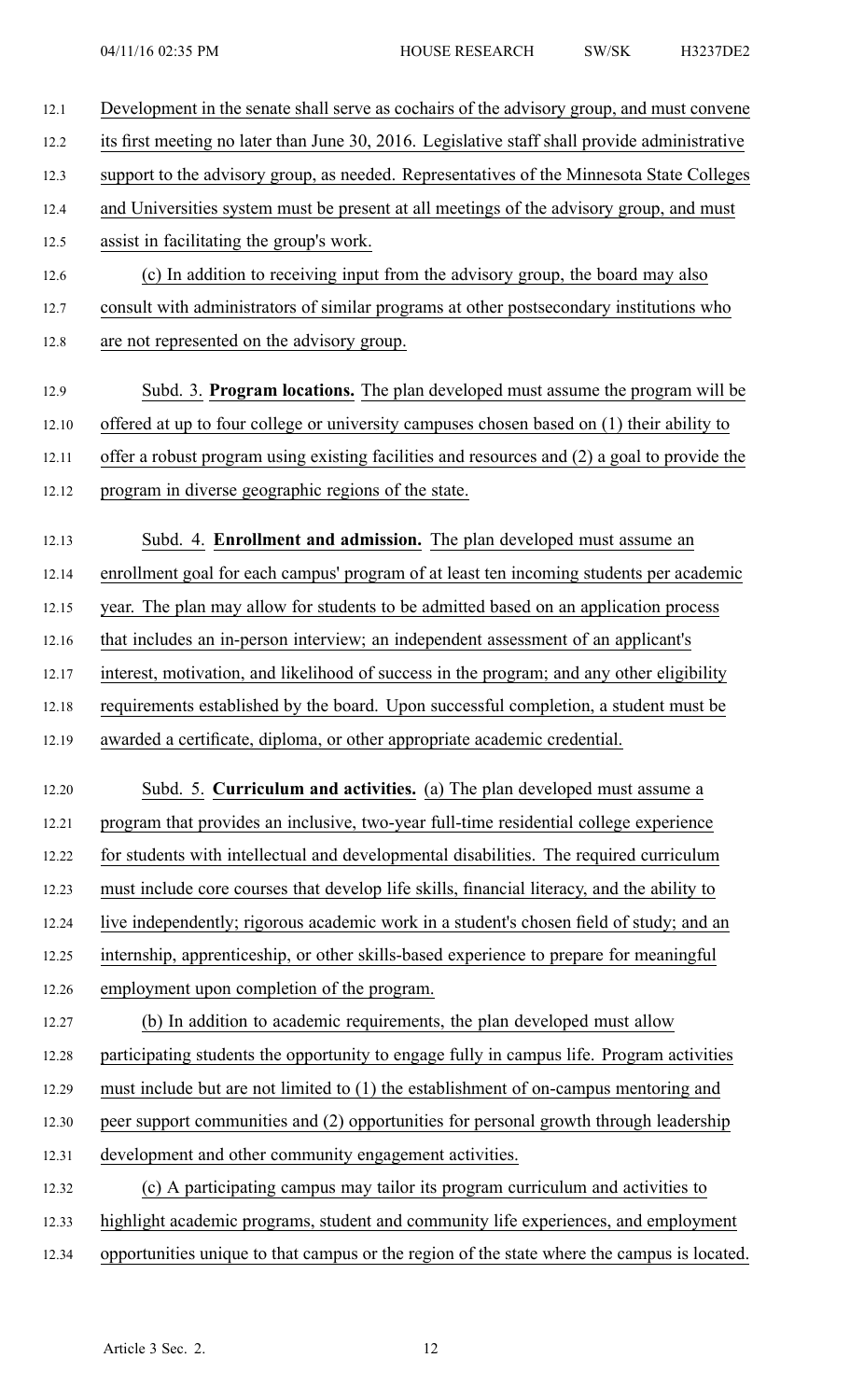| 13.1  | Subd. 6. Report to legislature. The board must submit a report on the plan required         |
|-------|---------------------------------------------------------------------------------------------|
| 13.2  | to be developed by this section to the chairs and ranking minority members of the           |
| 13.3  | committees of the legislature with jurisdiction over higher education finance and policy    |
| 13.4  | and human services finance and policy no later than January 15, 2017. The report must       |
| 13.5  | describe program plans, including strategies for recruitment of applicants, and strategies  |
| 13.6  | to address anticipated program needs that cannot be filled using existing campus or system  |
| 13.7  | resources. The report must also summarize the recommendations of the advisory group         |
| 13.8  | established by subdivision 2, and describe how the recommendations were incorporated        |
| 13.9  | into the board's final plan.                                                                |
| 13.10 | <b>EFFECTIVE DATE.</b> This section is effective the day following final enactment.         |
| 13.11 | Appointments to the advisory group established by subdivision 2 must be made no later       |
| 13.12 | than June $1, 2016$ .                                                                       |
|       |                                                                                             |
| 13.13 | <b>ARTICLE 4</b>                                                                            |
| 13.14 | FETAL TISSUE RESEARCH                                                                       |
| 13.15 | Section 1. UNIVERSITY OF MINNESOTA FETAL TISSUE RESEARCH;                                   |
| 13.16 | LEGISLATIVE AUDITOR REVIEW.                                                                 |
| 13.17 | (a) The legislative auditor is requested to complete a comprehensive review of              |
| 13.18 | the use of fetal tissue in research activities at the University of Minnesota. The review   |
| 13.19 | must include:                                                                               |
| 13.20 | (1) the total number of research activities in which fetal tissue is currently or has been  |
| 13.21 | previously used, including those that are in progress and those that have been completed;   |
| 13.22 | (2) the cost of acquiring fetal tissues for use in research activities, itemized by the     |
| 13.23 | source of funds used for procurement, including funds from federal, state, and other public |
| 13.24 | sources, and funds derived from student tuition and fees;                                   |
| 13.25 | (3) the extent to which the conduct of the research activities complies with                |
| 13.26 | applicable federal and state laws related to acquisition, sale, handling, and disposition   |
| 13.27 | of human tissues, including fetal tissues;                                                  |
| 13.28 | (4) the extent to which the conduct of the research activities complies with                |
| 13.29 | applicable Board of Regents policies and procedures related to acquisition, sale, handling, |
| 13.30 | and disposition of human tissues, including fetal tissues; and                              |
| 13.31 | (5) whether applicable Board of Regents policies include provisions to ensure fetal         |
| 13.32 | tissue is used in research activities only when necessary, and to ensure that the research  |
| 13.33 | activities are conducted in an ethical manner, including whether procedures and protocols   |
| 13.34 | for oversight have been implemented to verify compliance with these policies.               |